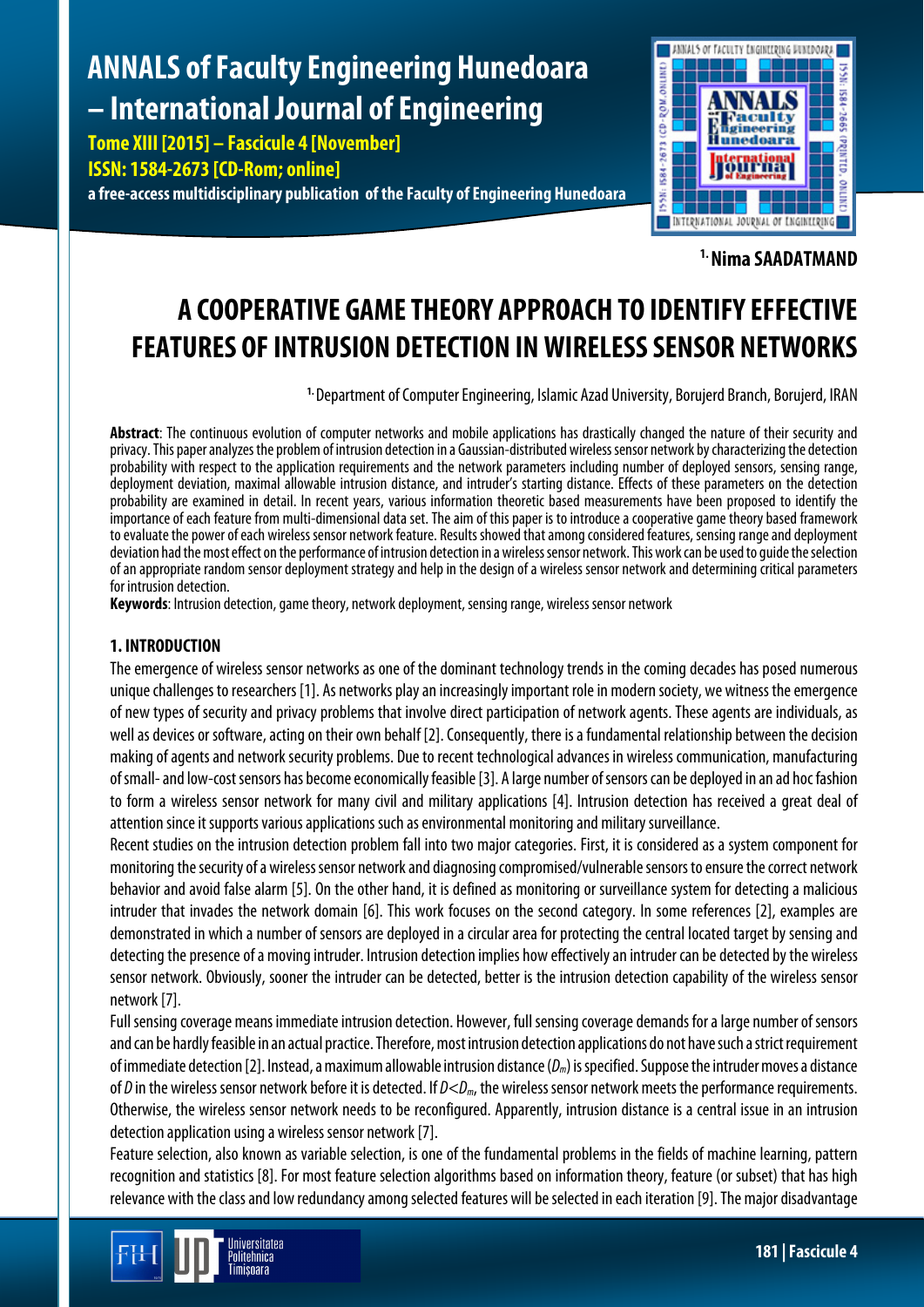of these algorithms is that they disregard the dependencies between the candidate feature and unselected features. Consequently, interdependent features, weak as individuals but having strong discriminatory power as a group, are likely to be ignored. Several researchers also constructed examples to illuminate that some variables which are useless by themselves can be useful together. The main reason for this disadvantage is that Information-theoretic based measurements disregard the intrinsic structure among features [10].

To untie this knot, a practicable method is needed to retain the useful intrinsic structures for feature selection. The solution of cooperative games represents the contribution of each feature as a player to the game by constructing a value function, which assigns a value to each player. Banzhaf power index was proposed by Banzhaf, which yields a unique outcome in coalitional games, to measure the contribution of players in the game. It is based on counting, for each player, the number of coalitions to which the player is crucial to winning [11].

The main contributions of this work include develop an analytical model for intrusion detection in a Gaussian-distributed wireless sensor network, and investigate the interplays between the network parameters and the intrusion detection capability of the network, and validate theoretical derivations and results by probabilistic simulations. The role of each network parameterin intrusion detection is investigated.

The rest of this paper is organized as follows. Section 2 introduces the system model and definitions. Section 3 presents theproposed algorithm to identify effective network parameter in intrusion detection using cooperative game theory. Section 4 illustrates and explains the results of proposed method in intrusion detection. Finally, the paper is concluded in Section 5.

#### **2. SYSTEM MODEL AND DEFINITIONS**

We consider a wireless sensor network with randomly deployed *N* sensors around a target point (i.e., the central red star) following a 2D Gaussian distribution. The region of interest *A* is assumed to be a square area with side length *L*. Without loss of generality, we assume the coordinate of the target point as  $G=(0,0)$  and the same standard deviation (i.e.  $\sigma_x = \sigma_y = \sigma$ ) along *X* and *Y* dimensions in the deployment field [12]. It is possible to imagine that different deviations lead to different sensor distribution [2]. Furthermore, the closer the location is to the center, the higher is the probability of deploying sensors there. When the standard deviation is increased to some extent, some sensors may be deployed outside the region of interest *A*. If all sensors ought to be deployed inside *A*, a Gaussian distribution can be used. When *σ*increases toward infinity, the truncated Gaussian distribution tends toward a uniform distribution.

All sensors are assumed to be equipped with the same sensing range *rs*, and their sensing coverage is assumed to be circular and symmetrical following a Boolean sensing model [13]. In a wireless sensor network, there are two ways to detect an intruder: singlesensing detection and multiple-sensing detection [7]. In single-sensing detection, the intruder can be successfully detected by a single sensor when entering its sensing range. On the other hand, in the multiple-sensing detection model, an intruder has to be sensed by at least *m* sensors and *m* depends on a specific application [14]. These sensors need not sense the intruder simultaneously in the considered model.

The intruder is assumed to be aware of its target (i.e., the hot spot), and follows the shortest intrusion path *D* toward the target. The straight-line intrusion path model was adopted in [15]. It is due to the fact that abstractions and assumptions are inevitable to conduct theoretical analysis [16] and make influencing factors tractable. Further, we assume that the intruder can enter the wireless sensor network from an arbitrary point with distance  $R$  to the target. The corresponding intrusion detection region  $S_p$  is indirectly determined by the sensor's sensing range *rs*and intrusion distance *D*.

It is important to observe that in a single-sensing detection at least one sensor should be located in the region  $S_p$  for detecting the intruder. Similarly, in multiple-sensing detection at least *m* sensors should reside in the region S<sub>D</sub> for recognizing the intruder.

In order to evaluate the performance of intrusion detection in a Gaussian-distributed wireless sensor network, we use Intrusion distance and detection probability metrics [17]. Intrusion distance *D* is the distance that the intruder travels before it is detected by a wireless sensor network for the first time. Specifically, it is the distance between the point where the intruder enters the wireless sensor network and the point where the intruder gets detected by any sensor(s). Detection probability *P*[*D* ≤ *Dm*] is defined as the probability that an intruder is detected within the maximal allowable intrusion distance *Dm*, specified by a wireless sensor network application. To be specific, if the intruder moves less than or equal to  $D_m$ , i.e.,  $D \le D_m$  before it is detected, the intrusion detection of the wireless sensor network is regarded as a successful case. Otherwise, the intrusion detection is considered as a failed one when *D* > *Dm*. The detection probability for single-sensing and multiple-sensing detection scenarios are derived in [2].

#### **3. COOPERATIVE GAME THEORY APPROACH**

The existence of intrinsic correlative structures among variables results in different importance of every individual. Our contributions focus on evaluating the importance (or power) of each feature using the Banzhaf power index. The original definition of Banzhaf power index is described as follows [11]: A winning coalition is one for which *v*(*S*)=1 and a losing coalition is one for which *v*(*S*)=0.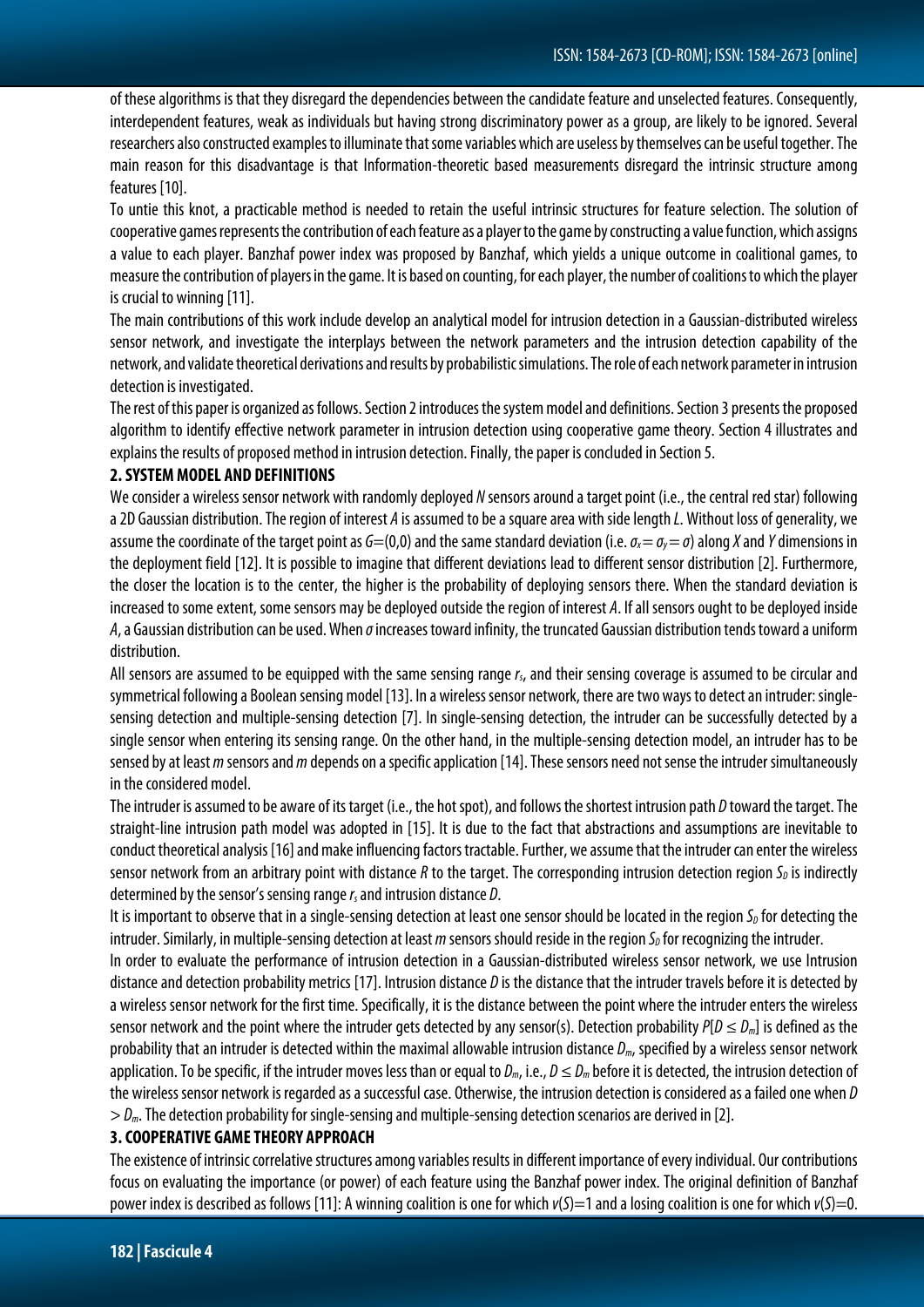Each coalition *S*U{*i*} that wins when *S*loses is called a swing for player *i*, because the membership of player *i* in the coalition is crucial to the coalition winning. Let *σi*(*N*,*v*) be the number of swings for *i*, and let *σ*o(*N*,*v*) be the total number of swings of all players in the game [18]. Then, the normalized Banzhaf index is *bi*(*N*,v)= *σi*(*N*,*v*)/*σo*(*N*,*v*) [11]. Calculation of Banzhaf power index is presented in [8] in detail. The idea is motivated by the observation that every subset of features can be regarded as a candidate subset for the final selected optimal subset, thus, the power of each feature can be measured by averaging the contributions that it makes to each of

the subset which it belongs to. Details of the feature evaluation framework based on cooperative game theory are presented in [8]. The output of this evaluation framework is a vector  $P_{V}$  of which each element *Pv*(*i*) represents the normalized Banzhaf power index of feature *f<sub>i</sub>*. It is noticed that Banzhaf power index is only a metric estimating the importance of every feature based on the intrinsic correlative structures among features. Thus, to select features based on our evaluation framework, a metric reflecting the feature's relevance to target class and a heuristic search strategy are also needed. By calculating normalized Banzhaf power index for number of deployed sensors, sensing range, deployment deviation, maximal allowable intrusion distance, and intruder's starting distance, the role of each parameter can be obtained. To define target classes for

| Table 1. Levels of network input parameters in creating the dataset |                                                      |                                                           |
|---------------------------------------------------------------------|------------------------------------------------------|-----------------------------------------------------------|
|                                                                     | Parameter                                            | Levels                                                    |
|                                                                     | Number of deployed sensors (10<br>levels)            | 50, 100, 150, 200, 250,<br>300, 350, 400, 450, 500        |
|                                                                     | Sensing range (15 levels)                            | 2, 4, 6, 8, 10, 12, 14, 16, 18,<br>20, 22, 24, 26, 28, 30 |
|                                                                     | Deployment deviation (10 levels)                     | 10, 20, 30, 40, 50, 60, 70,<br>80, 90, 100                |
|                                                                     | Maximal allowable intrusion<br>distance (10 levels)  | 5, 10, 15, 20, 25, 30, 35, 40,<br>45,50                   |
|                                                                     | Intruder's starting distance (10<br>levels)          | 20, 40, 60, 80, 100, 120,<br>140, 160, 180, 200           |
| Table 2. Levels of network output parameter                         |                                                      |                                                           |
|                                                                     | in creating the dataset                              |                                                           |
|                                                                     | Parameter                                            | Levels                                                    |
|                                                                     | Intrusion detection probability index<br>(10 levels) | 1, 2, 3, 4, 5, 6, 7, 8,<br>9, 10                          |

investigation of the performance of proposed method, 10 classes are considered for intrusion detection probability index including 1 to 10 for probability values from 0 to 1 with 0.1 steps.

Tables 1 and 2 show the levels of network parameter in creating the dataset. Based on the derivations in [2], we theoretically examine the effect of network parameters on the intrusion detection probability under both single-sensing detection and multiple-sensing detection cases in a Gaussian-distributed wireless sensor network using MATLAB. Therefore,  $10\times15\times10\times10\times10$  runs are performed for generating the simulation results and obtained intrusion detection probability index from each run classified in 10 classes between 1 and 10. SVM Classifier Naïve Bayes Classifie

**4. RESULTS AND SIMULATION VERIFICATION** We employed four representative classifiers, i.e., Naïve Bayes, SVM, 1-Nearest Neighbor and C4.5, which are the most influential algorithms that have been widely used in the data mining community. The experimental workbench is Weka (Waikato environment for knowledge analysis), which is a collection of machine learning algorithms for data mining tasks. The parameters of classifiers for each experiment are set to default values of Weka. For estimating the performance of classification algorithms, 10 fold cross-validation is used. In 10-fold crossvalidation the data is first partitioned into10 nearly equally sized folds. Subsequently, ten



**Figure 1**. Intrusion detection accuracies vs. different numbers of selected features using four different classifiers for single-sensing detection

iterations of training and validation are performed such that within each iteration, a different fold of the data is held-out for validation while the remaining nine folds are used for learning.

According to the obtained results, the effective network parameters in order to having the biggest Banzhaf index to the smallest are: deployment deviation *σ*, sensing range *rs*, number of deployed sensors *N*, maximal allowable intrusion distance *Dm*, and intruder's starting distance *R*. Figures 1 and 2 show the classification accuracies on the obtained datasets for four classifiers using proposed algorithm for single-sensing and multiple-sensing detections, respectively. In these figures, the priority in number of features belongs to parameters with higher Banzhaf indexes. According to these results, the intrusion detection accuracy was obtained more than 85% by having the values of deployment deviation *σ* and sensing range *r<sub>s</sub>* parameters in multiple-sensing detection. Results showed that SVM classifier had more appropriate performance in intrusion detection in comparison with other methods.